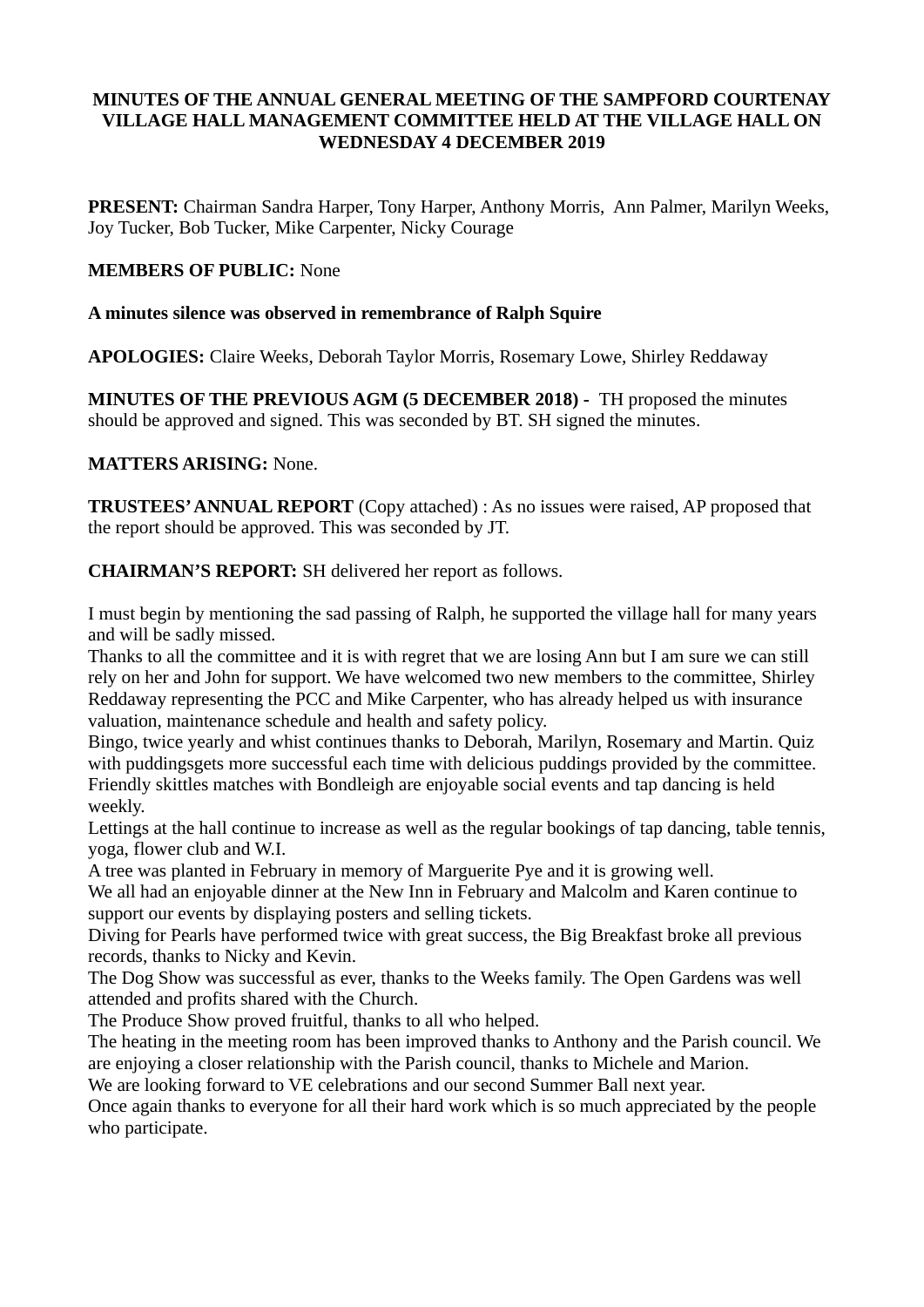**TREASURER'S REPORT:** Much of MW's report was contained within the Trustee's Annual Report and therefore not repeated. A copy of the Village Hall accounts (attached) for the period 24 October 2018 to 23 October 2019 were provided for the committee to consider.

# **ELECTION OF NEW COMMITTEE:**

The following representative Trustees are willing to remain on the committee.

Nominations - Shirley Reddaway- SCPCC Mike Carpenter- SCPC Marilyn Weeks - Honeychurch PCC Rosemary Lowe- Flower Club Sandra Harper-WI

Claire Weeks has advised that she no longer wishes to represent the Young Farmers, but will continue to help at events. In view of this a further letter will be sent to the Young Farmers offering them the opportunity to nominate a new representative on the Village Hall Management Committee.

MC proposed and MW seconded the re-election of all representative Trustees.

The following elected Trustees are willing to remain on the committee. Nominations - Anthony Morris Deborah Taylor Morris Tony Harper Nicky Courage (wishes to stand down as secretary at next AGM 2020) Joy Tucker

BT proposed and MW seconded the re-election of all elected Trustees.

### **ANY OTHER BUSINESS –** None

### **DATE OF NEXT AGM –** 2nd December 2020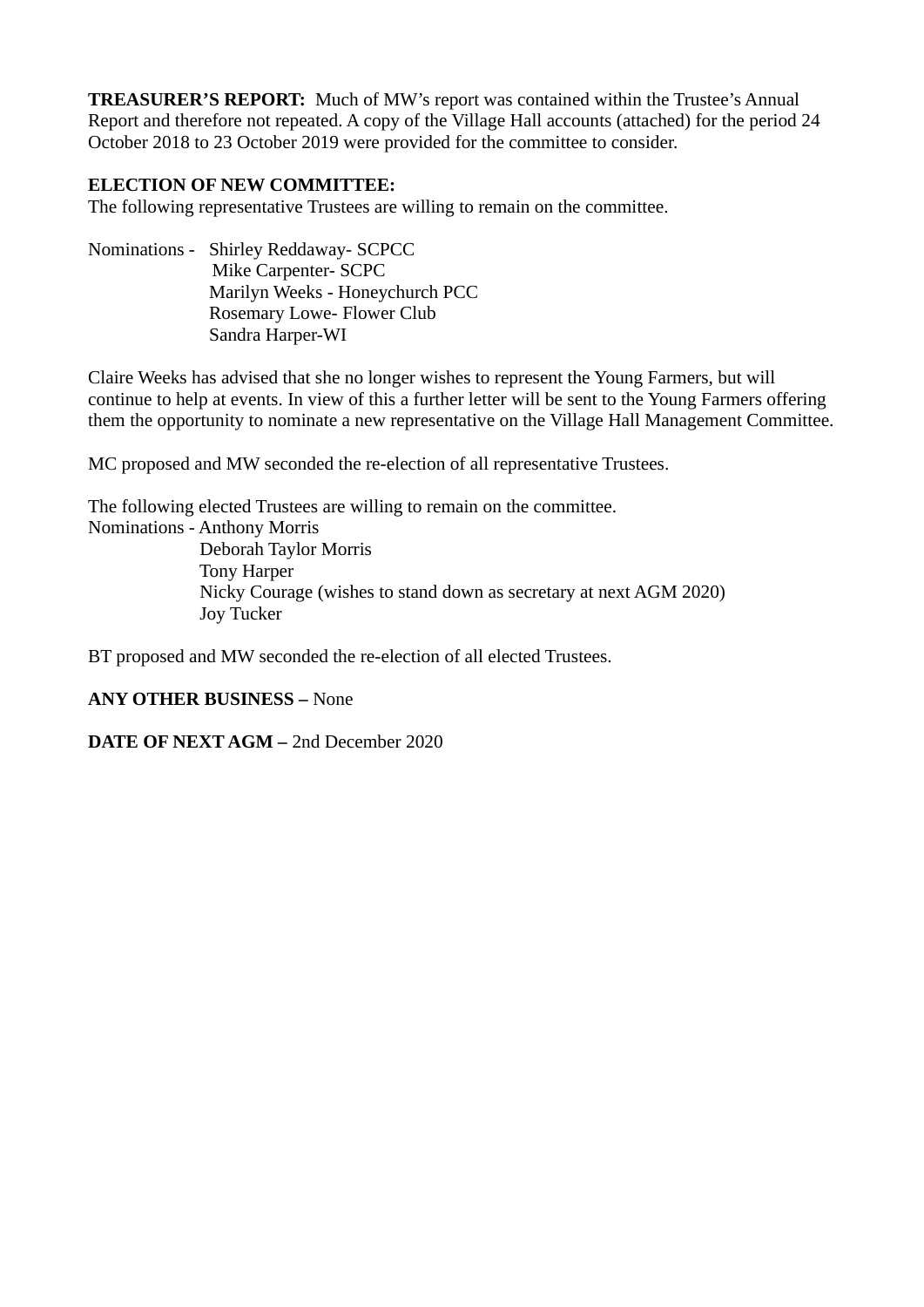# Sampford Courtenay Village Hall Registered Charity Number 283279

# Trustee's Annual Report for the period 24 October 2018 to 23 October 2019

# Aim and Purposes

Sampford Courtenay Village Hall was conveyed by a deed dated 10 December 1952 by Devon County Council held upon trust for the purposes of physical and mental training and recreatonal and social moral and intellectual development through the medium of reading and recreaton rooms library lectures classes recreations and entertainments for the benefit of the inhabitants of the Parish of Sampford Courtenay and its immediate vicinity without distinction of sex or political religious or other opinions.

## Objectives and Activities

The Management Commitee is charged with the maintenance and control of the Trust premises by means of fund-raising activities and income from the letting of the hall. Typical events throughout the year include monthly whist drives, Christmas and Easter Bingo, concert, dog show and car boot, the annual fower and produce show, quiz evenings, skitles matches, a big breakfast and a wine tasting evening. The hall is regularly let to the parish council for meetings, at which members of the parish can attend, and to private individuals for for wedding receptions, christenings, funeral teas and parties.

A long term objectve is the improvement and extension of the hall facilites for the beneft and enjoyment of its users. Large projects have been funded by grants and built up reserves. The refurbishment of the kitchen and commitee room is now complete. The slates on the roof, however, have become nail sick and the replacement of the slates on the roof has now become a priority.

# Achievements and Performance

The work on the extension, which included an improved kitchen, enlarged commitee room, store room, disabled toilet and new entrance lobby has now been completed. Repairs to some slipped slates were carried out and new heaters have been added to the commitee room. The repairs to the slates revealed that the nails are nail sick and the roof is a priority for replacement. Work began this year in trying to get the relevant reports and informaton together to submit an applicaton for a grant to English Heritage.

### Financial Review

The accounts have been audited. We began the year with £4197.28

The income from hiring has increased by £479.81 (from £2094.50 to £2574.31). Examining the fgures the percentage of the hiring income that comes from private hire (i.e not yoga, table tennis, tap dance, SCPC etc) was 48.6% in 17/18 and increased slightly to 51% in 18/19. A number of weddings have been held at the hall this year and with the continued use of the hall for table tennis, tap dance classes, yoga classes, SCPC and Flower Club there has been a steady income throughout the year.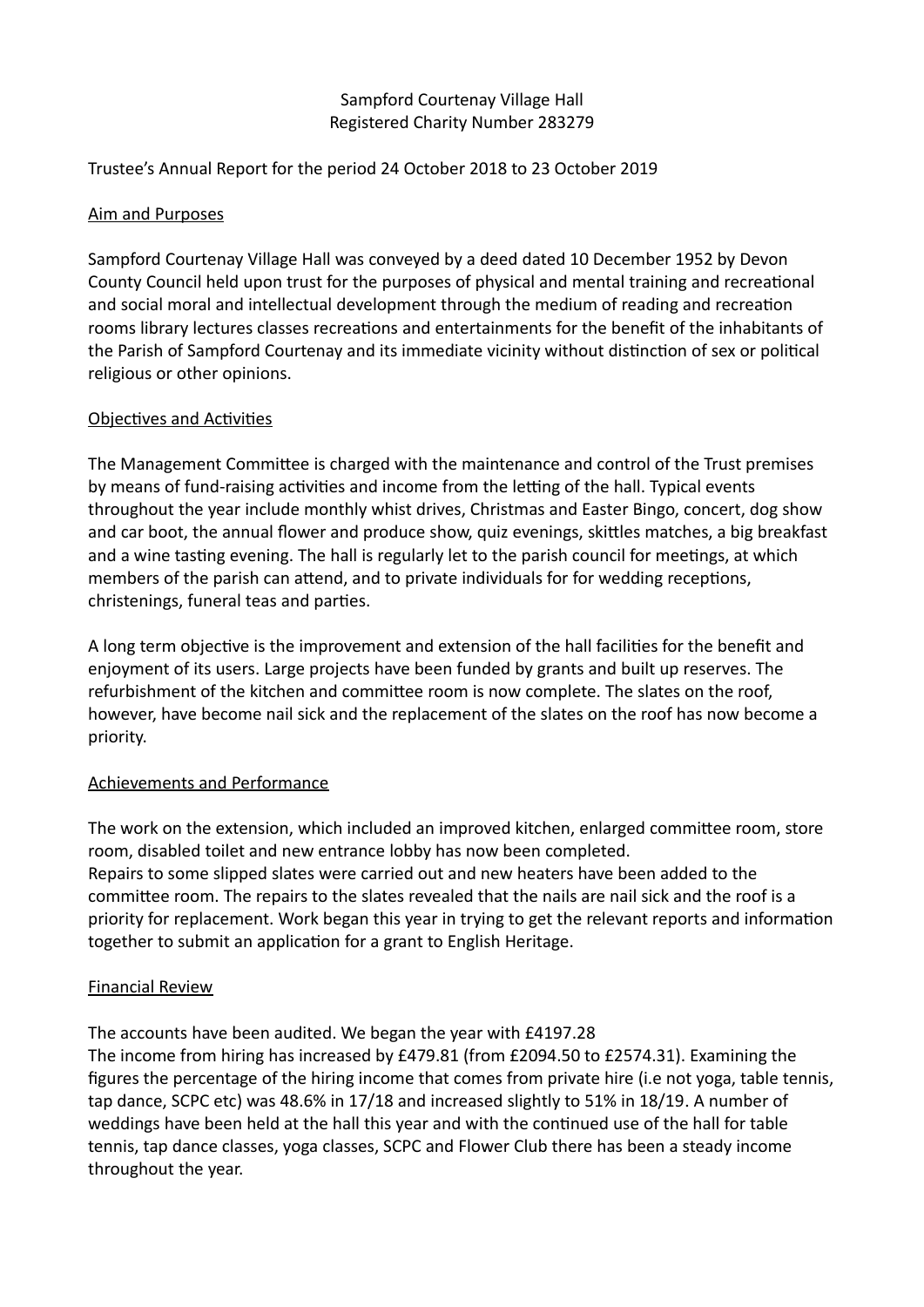As predicted, because of the decision to stop the monthly sessions, the income from the bingo decreased. Good atendances at both the Christmas and Easter bingos saw good profts and the decrease was only £46.57. The income received from the whist reduced in the last fnancial year and we were considering stopping the event, but a local whist drive stopped and ours has benefitted with more attending each month. Thus the income has increased to £374.45 from £268.39.

It is heartening to see regular events (quizzes, dog show and skittles) still bringing in a good income and the Big Breakfast has again proved a very popular event realising a proft of £528.64 an increase of £158 on last year. Thanks must be expressed to Nicky for the hard work involved in getting this event together.

We wish to thank the Flower and Produce Show committee for donating half of the profits generated (£400.40) to the village hall. This is another event, which is always well atended by residents in the parish.

We continue to retain the services of a cleaner, who does 2 hours a month. This together with a rota from commitee members helps to keep the hall clean. The cleaner's charges went up in May this year from £10 per hour to £11 per hour.

We haven't held as many music events at the hall this year, but the event that was held, a concert by Diving for Pearls, was very successful.

A new event this year was the wine tastng, which was organised by the parish council chairman Michele Wilson. Profts were split between the village hall and the defbrillator fund. The village hall received £260 from this event and wishes to express their thanks to Michele for organising it. Mr. Chapman completed the work on the extension (cladding etc.) at the end of the last fnancial year and his invoice came to £677.42, which was paid at the beginning of this fnancial year. The work on the extension is now complete. However, we are aware that the building does require repairs so there will still be expenditure incurred.

West Devon Borough Council did decide to give us discretionary relief again this year so we did not have to pay a rates bill.

We paid out £472 for electric and receipts from the electric meters covered just over half of this amount (£239). Expenditure on both water and electric went down in this fnancial year and checking back over the accounts our consumption for both was down this year.

We received a loan from Mr. Squire in 2015 and we have been paying this off in instalments. As at the end of this financial year £2520 of the £3000 loan has been repaid. If we continue paying off £60 per month the fnal payment should be made next June. We are very grateful to Mr Squire for this loan as the work on the extension did stretch fnances. We were all very saddened to hear that he had passed away and we will await instructions from the family as to how they wish us to repay the remaining amount.

The heating in the committee room was improved this year and we wish to express our thanks to the Parish Council who covered the cost of this expenditure.

Another expense this year was £786 to repair some slates on the roof. The slates have become nail sick and the roof is a priority for repair. This is going to be a huge expense and we hope to be able to obtain grants to help cover the cost. If we are unable to secure the Heritage grant that would cover the entre cost we will need to approach other grant providers, which will require match funding so we will need to work hard in the forthcoming year to increase our fund raising especially as other areas requiring expenditure have been highlighted.

We have made a surplus of £2997.62 this year and end the year with £7194.90 in the bank, but we need to bear in mind that we have increased the value of the building for insurance purposes and this has increased the premium to £1608.

Though we have made a surplus this year our income has decreased from £11200 last year to £8430 this year and bearing in mind the roof repair and other areas requiring atenton we do